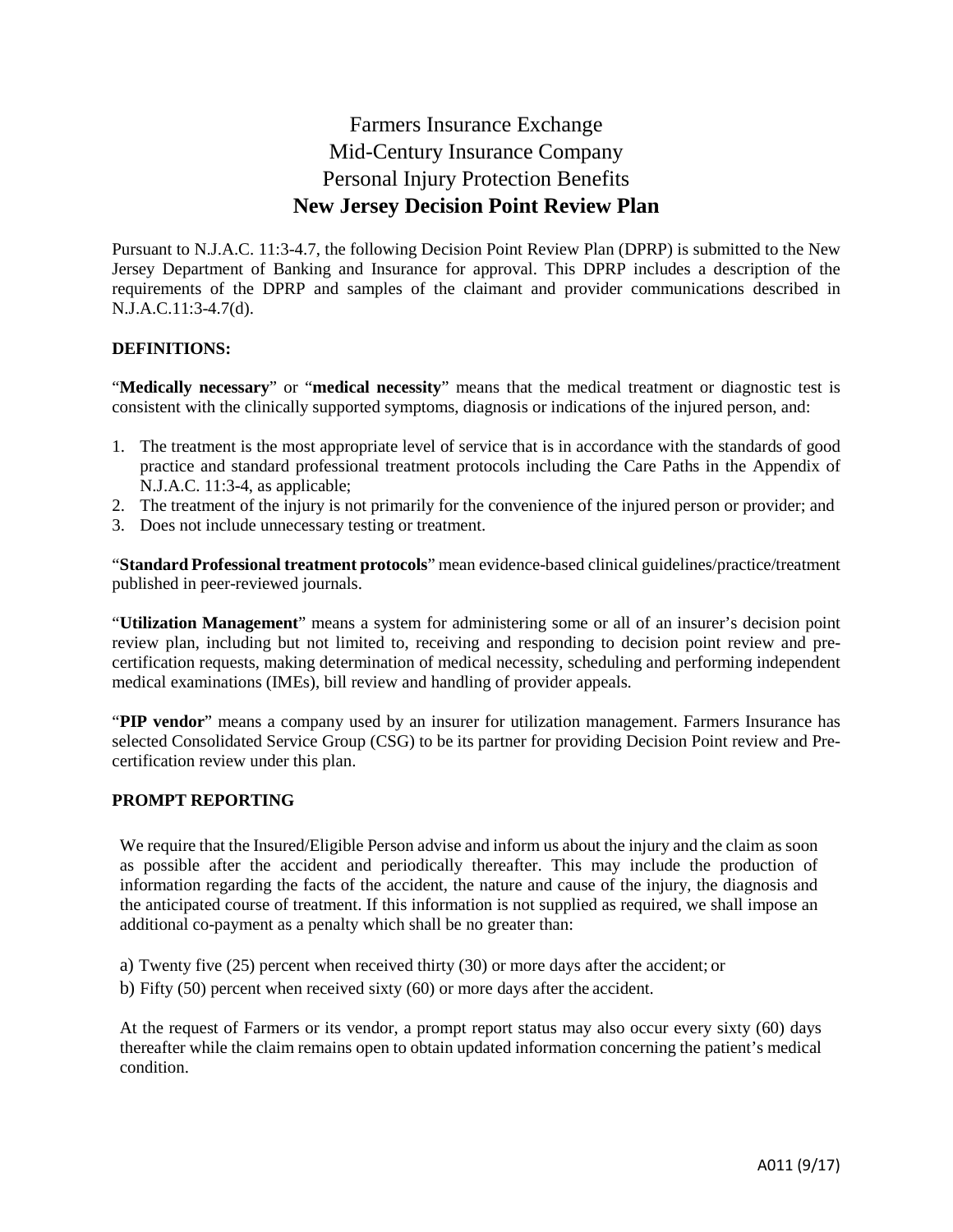#### **DECISION POINT REVIEW AND PRE-CERTIFICATION REQUIREMENTS**

Please note: Under the provisions of this DPRP, and applicable New Jersey regulations, Decision Point Review and/or Pre-certification of specified medical treatment and testing is required in order for medically necessary expenses to be fully reimbursable.

**Treatment in the first 10 calendar days after an accident and emergency care do not require Decision Point Review or Pre-certification. However, for full payment, the treatment must be medically necessary. This is true in all events.**

#### **DECISION POINT REVIEW**

The New Jersey Department of Banking and Insurance (the "Department") has published standard courses of treatment, Care Paths, for soft tissue injuries of the neck and back, collectively referred to as the "Identified Injuries". These Care Paths provide the health care provider with general guidelines for the treatment and diagnostic testing of these injuries. In addition, the Care Paths require treatment evaluation at certain intervals called Decision Points. At Decision Points, the health care provider must provide us information about any further treatment or test required. This is called Decision Point Review. During the Decision Point Review process, medical professionals evaluate all requested services to ensure the level of care the injured party is receiving is medically necessary for the injuries. The health care provider is required to follow the Decision Point Review requirements in order for the injured party to receive maximum reimbursement under the policy and DPRP. In addition, the administration of any test listed in N.J.A.C. 11:3-4.5(b)1-10 also requires Decision Point Review, regardless of the diagnosis.

The Care Paths and accompanying rules are available on the Internet at the Department's website at [www.nj.gov/dobi/aicrapg.htm,](http://www.nj.gov/dobi/aicrapg.htm) on our website at<https://www.farmers.com/claims/medical-claims> or can be obtained by contacting CSG at 1 (877) 258-CERT (2378).

## **MANDATORY PRE-CERTIFICATION**

Pre-certification is a medical review process which applies to the specific services, tests or equipment listed below in (1)-(15). During this process all services, tests or equipment requested are evaluated by medical professionals to ensure the level of services, tests or equipment requested is medically necessary.

- 1. Non-emergency inpatient and outpatient hospital care;
- 2. Non-emergency surgical procedures;
- 3. Extended care rehabilitation facilities;
- 4. Outpatient care, including follow-up evaluations, for soft tissue/disc injuries of the insured person's neck, back and related structures not included within the diagnoses covered by the Care Paths;
- 5. Physical, occupational, speech, balance disorders, cognitive or other restorative therapy or other body part manipulation except that provided for Identified Injuries in accordance with Decision Point Review;
- 6. Outpatient psychological/psychiatric testing and/or services;
- 7. All pain management services except as provided for identified injuries in accordance with decision point review including but not limited to the following:
	- a. Acupuncture;
	- b. Nerve blocks;
	- c. Manipulation under anesthesia;
	- d. Epidural steroid injections;
	- e. Radio frequency ablation/destruction by neurolytic agent/rhizotomy;
	- f. Narcotics, when prescribed for more than three months;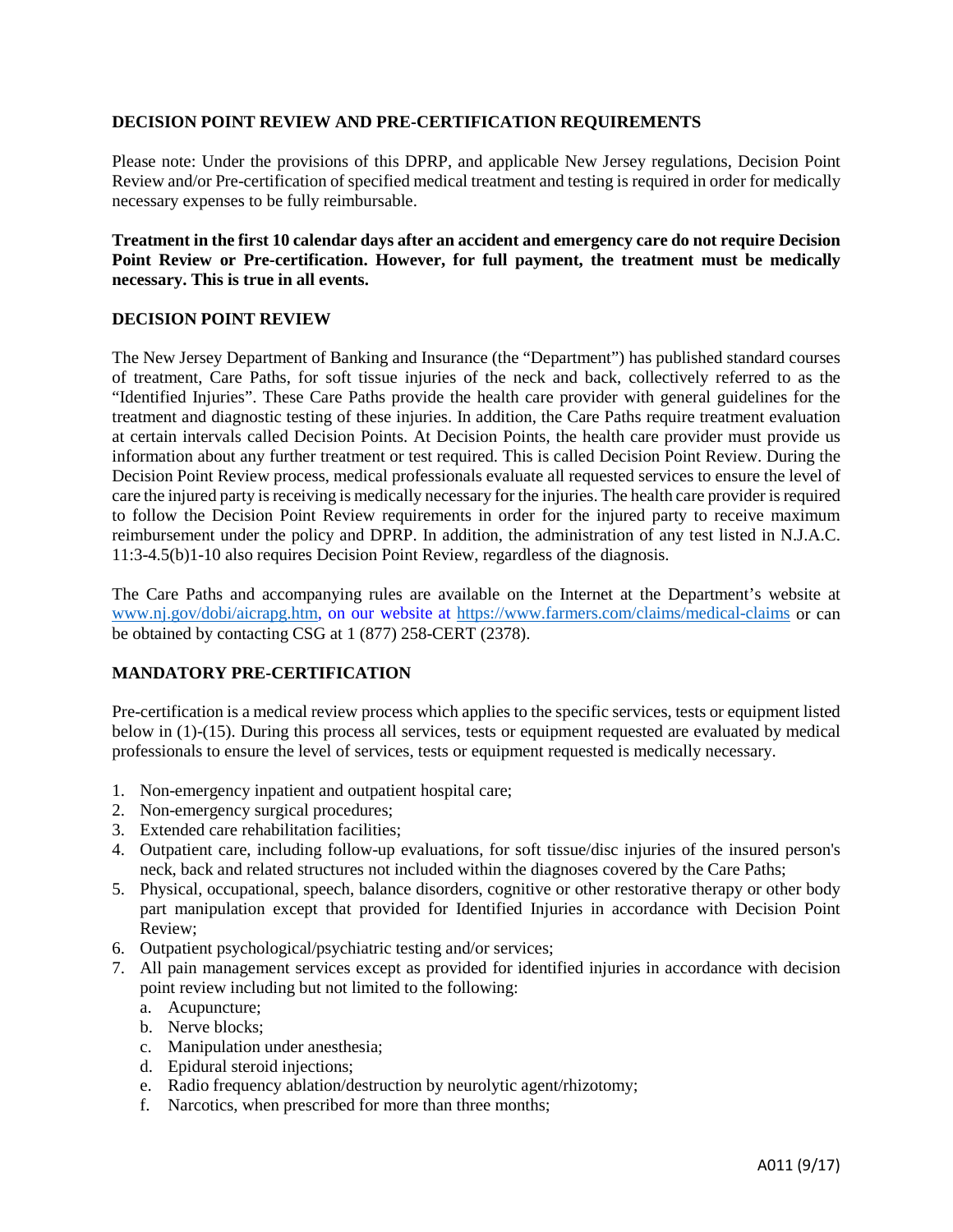- g. Pain Cream and/or Compounded pain medicine;
- h. Biofeedback;
- i. Implantation of spinal stimulators or spinal pumps;
- j. Trigger point injections; and
- k. Non-medical products, devices, services and activities and associated supplies, not exclusively used for medical purposes or as durable medical goods, with an aggregate cost or monthly rental in excess of \$75.00.
- 8. Home health care;
- 9. Non-emergency dental restoration;
- 10. Temporomandibular disorders; any oral facial syndrome;
- 11. Infusion therapy;
- 12. Durable medical equipment (including orthotics and prosthetics) with a cost or monthly rental in excess of \$75.00;
- 13. Computerized muscle testing; Current perceptual testing; Temperature gradient studies; Work hardening; Carpal Tunnel Syndrome; Vax D and DRX; Podiatry; Audiology; Bone Scans;
- 14. Any and all procedures that use an unspecified CPT, CDT, DSM IV and/or HCPC code; and
- 15. Non-emergency drug screen testing.

Should the injured party require any of the following requests, please consult the claim representative to discuss the claims process for payment consideration.

- 1. Modifications to vehicles;
- 2. Furnishings;
- 3. Improvements or modifications to real or personal property;
- 4. Fixtures; and
- 5. Gym memberships.

Tests for Which the Law Prohibits Coverage under Any Circumstances:

- 1. Spinal diagnostic ultrasound;
- 2. Iridology;
- 3. Reflexology;
- 4. Surrogate arm mentoring;
- 5. Surface electromyography (surface EMG);
- 6. Mandibular tracking and stimulation; and
- 7. Any other diagnostic test that is determined by New Jersey law or regulation to be ineligible for Personal Injury Protection coverage.

Pursuant to N.J.A.C. 11:3-4.5(f) and 13:30-8.22(b), we shall not provide reimbursement for the following diagnostic tests which have been identified by the New Jersey State Board of Dentistry as failing to yield data of sufficient volume to alter or influence the diagnosis or treatment plan employed to treat Temporomandibular Joint Disorder (TMJ/D):

- 1. Mandibular tracking;
- 2. Surface EMG;
- 3. Sonography;
- 4. Doppler ultrasound;
- 5. Needle EMG;
- 6. Electroencephalogram;
- 7. Thermograms/thermographs;
- 8. Videofluoroscopy; and
- 9. Reflexology.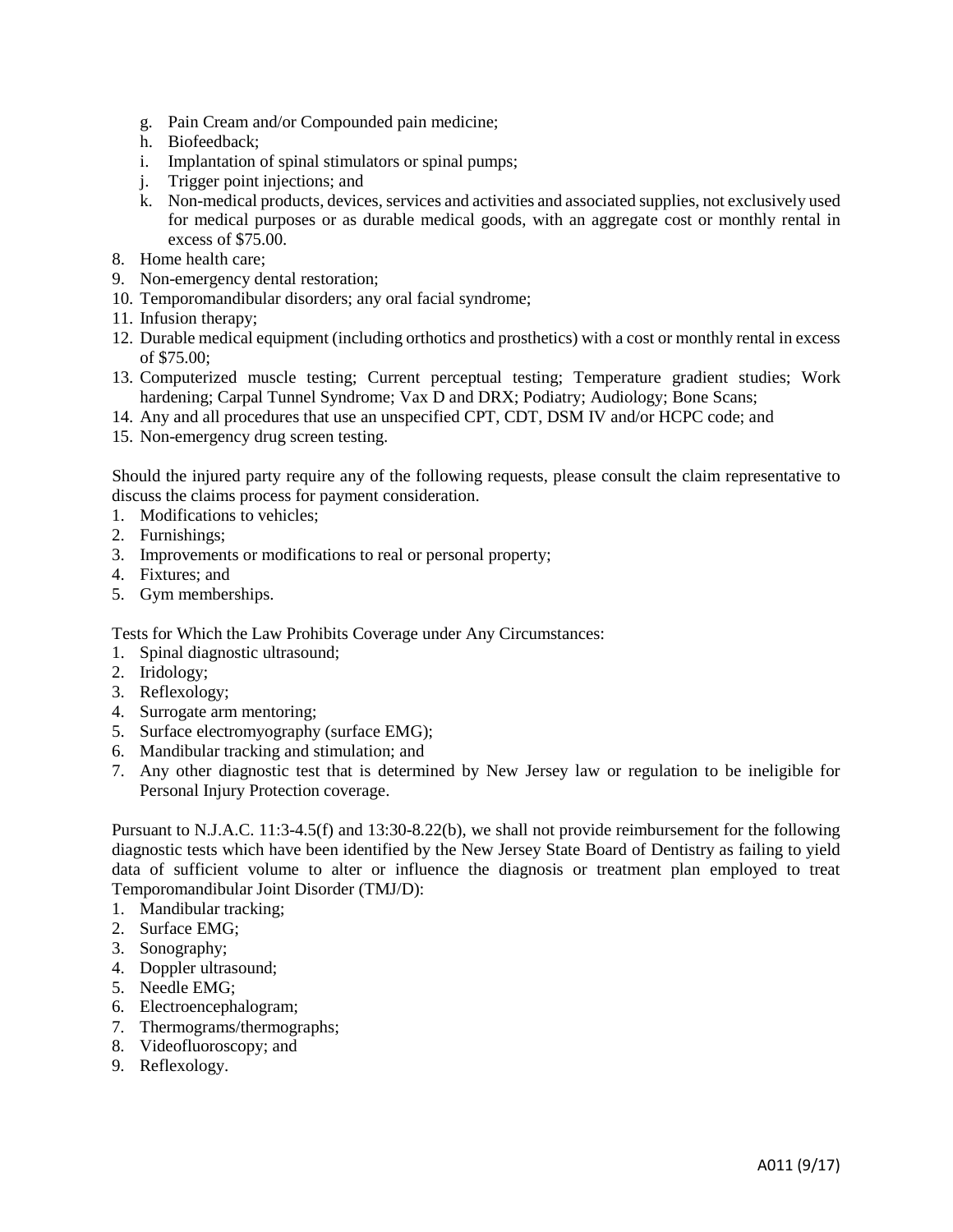## **ADDITIONAL REQUIREMENTS**

Written documentation to be supplied to Farmers must be legible and clinically supported and establish that a health care provider, prior to selecting, performing or ordering the administration of a treatment, diagnostic testing or durable medical equipment, has:

- 1. Personally examined the patient to ensure that the proper medical indications exist to justify ordering the treatment, diagnostic testing or durable medical equipment;
- 2. Physically examined the patient, including making an assessment of any current and/or historical subjective complaints, observations, objective findings, neurologic indication and physical tests;
- 3. Considered the results of any and all previously performed tests that relate to the injury and which are relevant to the proposed treatment, diagnostic testing or durable medical equipment; and
- 4. Recorded and documented these observations, positive and negative findings and conclusions on the patient's medical records.

#### **HOW TO SUBMIT DECISION PONT REVIEW/PRE-CERTIFICATION REQUESTS**

In order for CSG to complete the review, the health care provider is required to submit all requests on the "Attending Providers Treatment Plan" form as adopted by the DOBI. A copy of this form can be found on the DOBI web site www.nj.gov/dobi/aicrapg.htm, CSG's web site http://www.csginc.net/nj\_auto\_plans.htm or by contacting CSG at (877) 258-CERT (2378).

Health care providers should submit the completed form, along with a copy of their most recent/appropriate progress notes and the results of any tests relative to the requested services to CSG via fax at (856) 910- 2501 or mail to the following address: CSG, Inc., 300 American Metro Blvd., Suite 170, Hamilton, NJ 08619, ATTN.: Pre- Certification Department. Its phone number is (877) 258-CERT (2378).

The decision point review/pre-certification review will be completed within three (3) business days of receipt of the necessary information. Notice of the decision will be communicated to both the claimant and health care provider by fax and/or confirmed in writing. A business day is any day except Saturday, Sunday or a legal holiday between the hours of 7:00 AM EST and 7:00 PM EST. In computing any business day time period, the day from which the designated period of time begins to run shall not be included per N.J.A.C. 11:3-4.2. If the health care provider is not notified within three (3) business days, they may continue with the requested test or course of treatment until such time as the final determination is communicated to them. Similarly, if an independent medical examination should be required, they may continue the tests or course of treatment until the results of the examination become available.

Example: Response to a properly submitted provider request is due back no later than three (3) business days from the date CSG receives the submission. CSG receives an Attending Provider Treatment Plan Form by facsimile transmission dated 1:00 PM EST on Wednesday, February 6, 2013. Day one of the three (3) business day period is Thursday, February 7, 2013. Since the 3rd day would be Saturday, February 9, 2013, CSG's decision is due no later than close of business Monday, February 11, 2013.

**Denials of decision point review and pre-certification requests on the basis of medical necessity shall be the determination of a physician. In the case of treatment prescribed by a dentist, the denial shall be by a dentist.**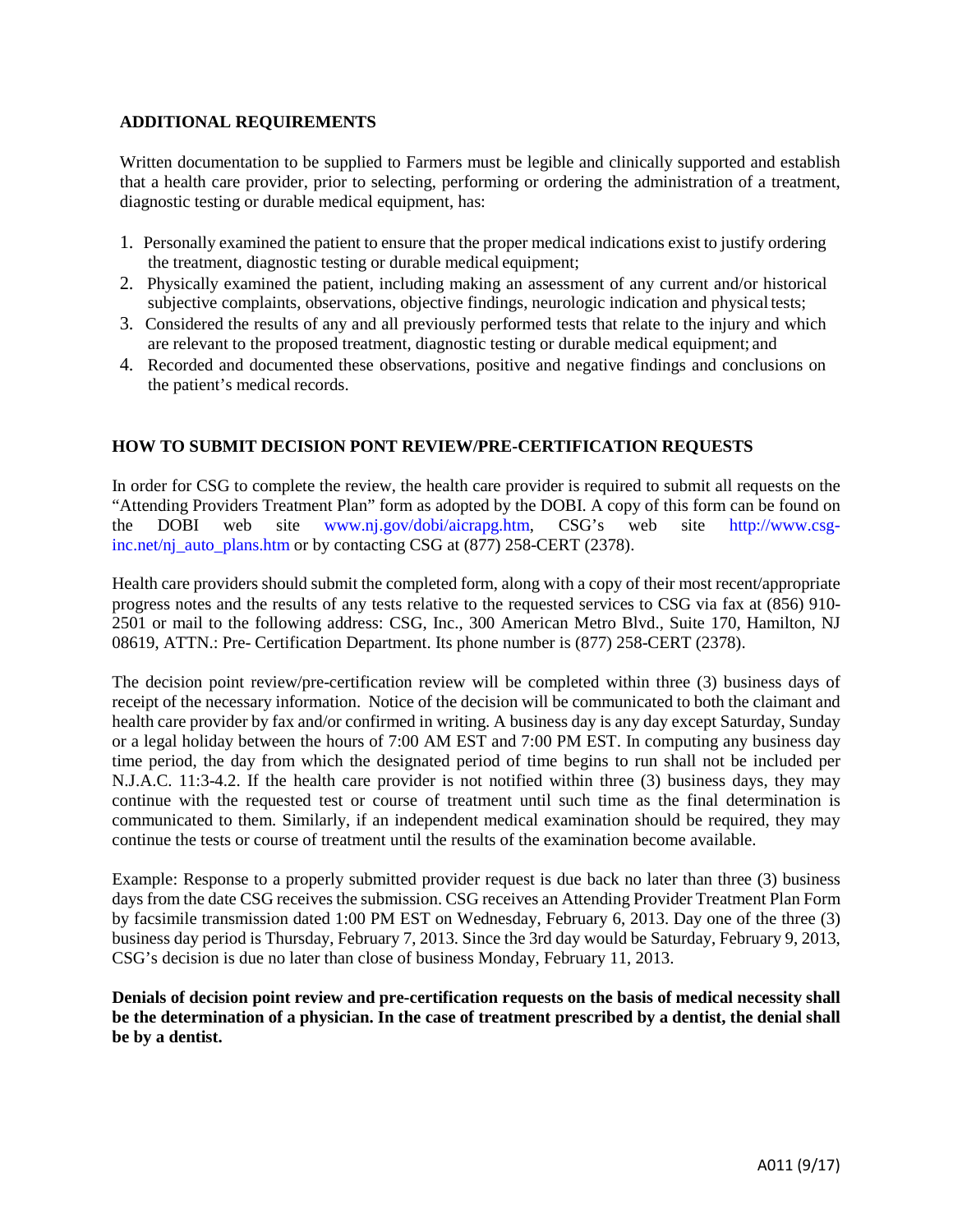## **INDEPENDENT MEDICAL EXAMS**

If the need arises for CSG to utilize an independent medical exam during the decision point review/precertification process to determine the medical necessity of the requested treatment or testing, the guidelines in accordance to N.J.A.C. 11:3-4.7(e) 1-7 will be followed. This includes but is not limited to: prior notification to the injured person or his or her designee, scheduling the exam within seven (7) days of the receipt of the attending providers treatment plan form (unless the injured person agrees to extend the time period), having the exam conducted by a provider in the same discipline, scheduling the exam at a location reasonably convenient to the injured person, and providing notification of the decision within three (3) business days after attendance of the exam. If the examining provider prepares a written report concerning the examination, the claimant, or designee, shall be entitled to a copy upon written request.

Failure to attend the physical/mental examination request will be **excused** if the injured person notifies Farmers or CSG at least three (3) business days before the examination date of his or her inability to attend the exam. Another exam will then be scheduled to occur within the thirty-five (35) calendar days.

Failure to attend a physical/mental examination scheduled request will be **unexcused** if the injured person does not notify Farmers or CSG at least three (3) business days before the examination date of his or her inability to attend the exam.

Two or more unexcused failures to attend a scheduled exam will result in termination of benefits for the diagnosis (and related diagnoses) contained in the attending provider treatment plan form. Notification will be immediately sent to the claimant and all health care providers treating for the diagnosis (and related diagnoses) contained in the attending providers treatment plan form. The notification will place the claimant on notice that all future treatment, diagnostic testing or durable medical equipment required for the diagnosis (and related diagnoses) contained in the attending providers treatment plan form will not be reimbursable as a consequence for failure to comply with the plan.

# **POSSIBLE OUTCOMES**

The following are the possible outcomes of our review:

- 1. The requested service is certified.
- 2. If CSG receives information that, in their view, is insufficient to support the requested test or service, they will issue an administrative non-certification and will continue to non-cert the requested test or service until such time as they receive documentation sufficient to evaluate the request.
- 3. In the event CSG feels a change in the requested test or service is advisable (whether in frequency, duration, intensity or place of service or treatment), they will notify your office of the modified results.
- 4. In the event CSG is unable to certify your request, your office will be notified of the results and a CSG Medical Director will be available through an internal appeal process to discuss the case with you. CSG may also request that the patient undergo an Independent Medical Examination. Any such exam will be scheduled in accordance with N.J.A.C. 11:3-4.7(e) 1-7 as stated in the Independent Medical Exams section above.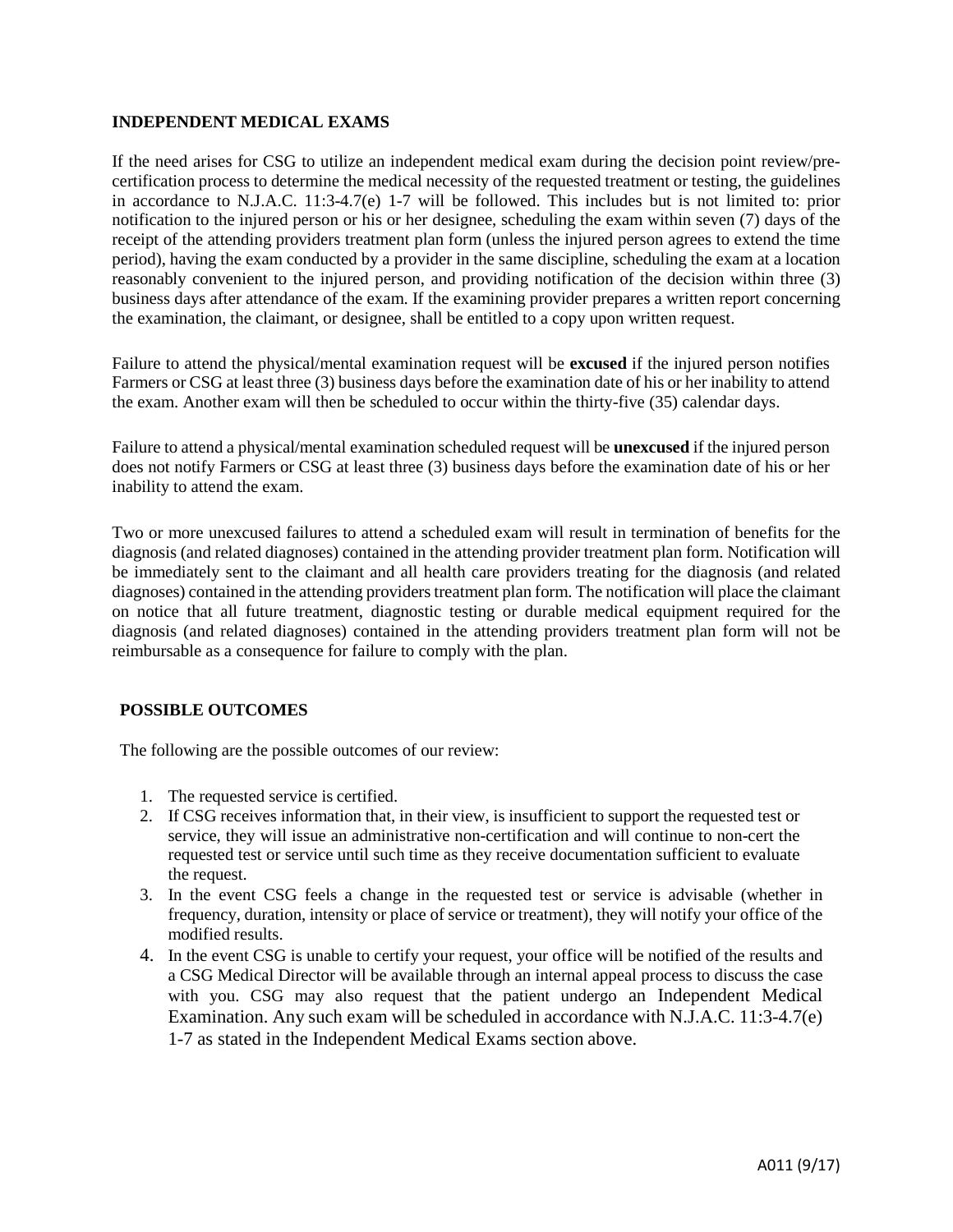## **REPORTING REQUIREMENTS**

For injuries *other than* the identified injuries outlined in the CARE PATH AND DECISION POINT and MANDATORY PRE-CERTIFICATION SECTION above.

- 1. We must be provided with written support establishing the need for further treatment before reimbursement may be considered. This documentation is required if medical treatment is necessary beyond the first thirty (30) calendar days following the accident. We encourage the submission of comprehensive treatment plans for all injuries to avoid periodic reviews when continued treatment is considered medically necessary for an extended period of time. If a comprehensive treatment plan has not been submitted and approved, notification is required every sixty (60) calendar days following the date of the accident for as long as continued treatment is necessary if coverage is sought. As long as the treatment, diagnostic testing and/or durable medical equipment rendered/supplied is consistent with the approved treatment plan, additional notification every sixty (60) calendar days following the accident is not required. Once a treatment plan has been approved, you or our insured must notify us in writing of the medical necessity of any treatment, diagnostic testing or durable medical equipment that varies from the approved treatment plan before reimbursement will be considered.
- 2. Failure to provide the notification required in paragraph one of this section, may result in a copayment penalty on eligible medical charges of 25 percent if notice is received thirty (30) or more calendar days after the accident or 50 percent when received sixty (60) or more calendar days after the accident even if services are determined to be medically necessary.

## **INTERNAL APPEAL PROCESS**

<<PolicyCompanyName>> provides an Internal Appeal Process which is available for review of any decision to which the injured party or health care provider object.

The Internal Appeal Process includes pre-service appeals and post-service appeals.

The Internal Appeal Process shall be completed before filing arbitration. If the health care provider has accepted an assignment of benefits or has a power of attorney from the insured, the Internal Appeal Process must be followed prior to the initiation of any arbitration or litigation. Failure to participate in this process shall void the assignment of benefits and/or power of attorney.

The Internal Appeal Process is streamlined to address Treatment Requests Disputes as well as Other Disputes (those other than treatment requests). Appeals relating to Treatment Requests are to be submitted to CSG. Appeals relating to Other Disputes including bill payment are to be submitted to <<Policy\_CompanyName>>.

The appeal process described below provides only one-level appeal prior to submitting the dispute to alternative dispute resolution or litigation. A provider cannot submit a pre-service appeal and then a postservice appeal on the same issue. The pre-approval of the treatment and the reimbursement for that treatment are separate issues. A provider can submit a pre-service appeal for the treatment and then a postservice appeal for the reimbursement of that treatment.

Completion of the internal appeal process means timely submission of an appeal and receipt of the response prior to filing for alternate dispute resolution or litigation.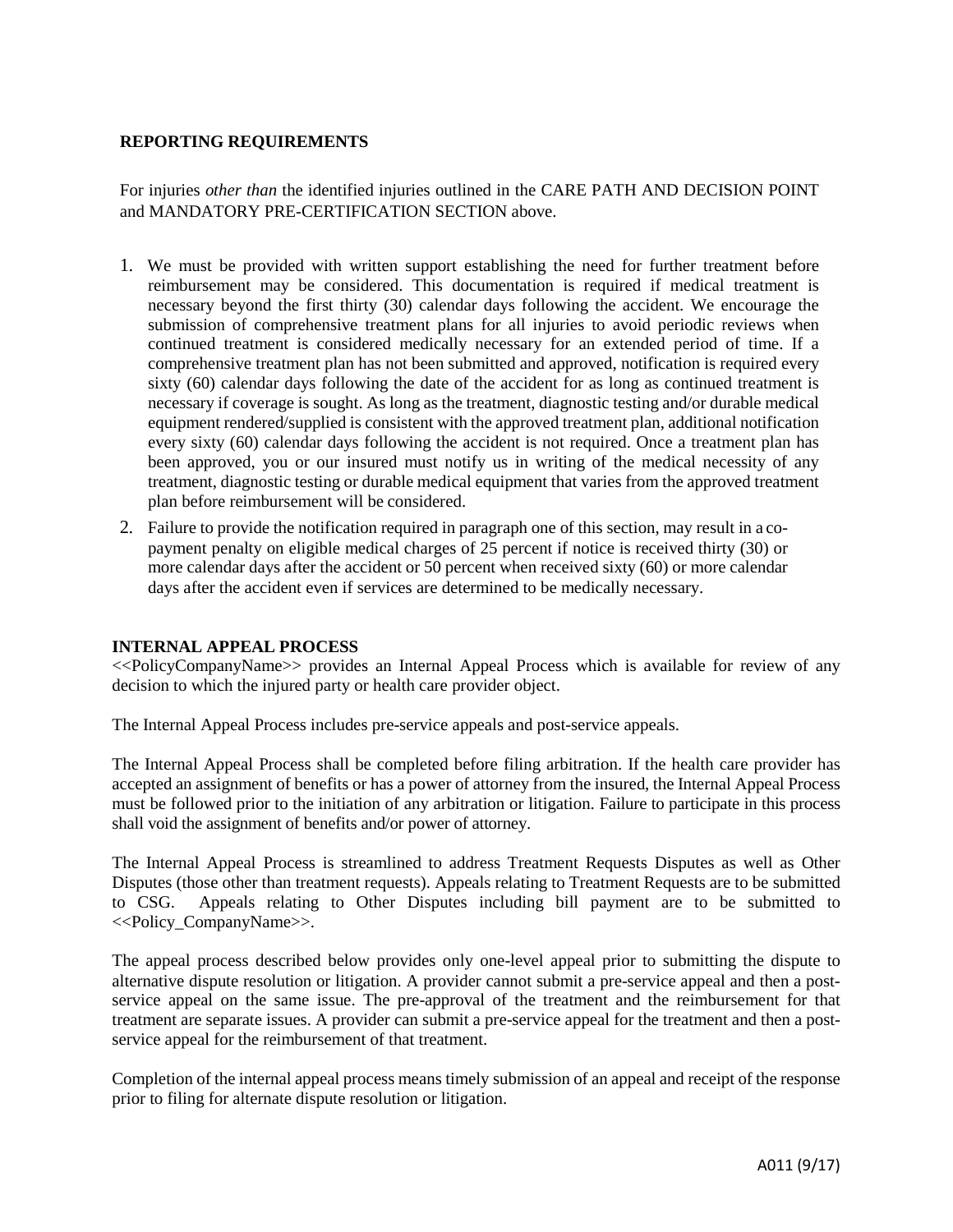If the injured party or health care provider retains counsel to represent them during the Internal Appeal Process, they do so strictly at their own expense. No reimbursement will be issued for counsel fees or any costs regardless of the outcome of the appeal.

We are not required to pay for tests, treatment, services, or equipment that are not medically necessary and/or medical expenses that are not reasonable and necessary.

## **PRE-SERVICE APPEAL PROCESS**

Per N.J.A.C. 11:3-4.7B, effective April 17, 2017, a pre-service appeal of a decision point review and/or pre-certification denial or modification must be submitted no later than thirty (30) days after receipt of a written denial or modification of requested services.

In accordance with N.J.A.C. 11:3-4.7B(c), appeals must be submitted on the pre-service appeal form approved by the New Jersey Department of Banking and Insurance (DOBI), available on the DOBI website: (http://www.state.nj.us/dobi/pipinfo/aicrapg.htm). The properly completed pre-service appeal form and any supporting documentation must be submitted to CSG. In accordance with N.J.A.C.11:3-4.7B, a pre-service appeal decision will be provided to the health care provider within fourteen (14) days from receipt of the properly completed pre-service appeal form and any supporting documents submitted by the health care provider or any documentation requested by us in order to complete our review. This process will afford the health care provider the opportunity to discuss the appeal with a "similar discipline" Medical Director or request an independent examination scheduled by CSG. Failure to submit a properly completed preservice appeal form will result in an administrative denial. An incomplete submission and/or administrative denial shall not constitute acceptance within the required timeframe for pre-service appeals.

Disputes concerning medical necessity of a denial or modification of a treatment request, are to be made as pre-service appeals.

Pre-service appeals must be submitted directly to CSG, via fax at (856) 910-2501, or in writing at 300 American Metro Blvd., Suite 170, Hamilton, NJ 08619.

Pre-service appeals will only be considered valid if they are submitted to CSG at the address or fax number listed here.

If the health care provider has accepted an assignment of benefits, or has a power of attorney, they are required to participate in this process. Failure to participate in this process shall void the assignment of benefits and/or power of attorney.

## **POST SERVICE APPEAL PROCESS**

Effective April 17, 2017, if any payment or non-payment is unacceptable to the claimant or health care provider, a post-service appeal must be submitted at least forty-five (45) days prior to initiating alternative dispute resolution pursuant to N.J.A.C. 11:3-5 or filing action in Superior Court.

In accordance with N.J.A.C. 11:3-4.7B (c), appeals not related to pre-certification must be submitted on the post-service appeal form approved by the New Jersey Department of Banking and Insurance (DOBI), available on the DOBI website: (http://www.state.nj.us/dobi/pipinfo/aicrapg.htm).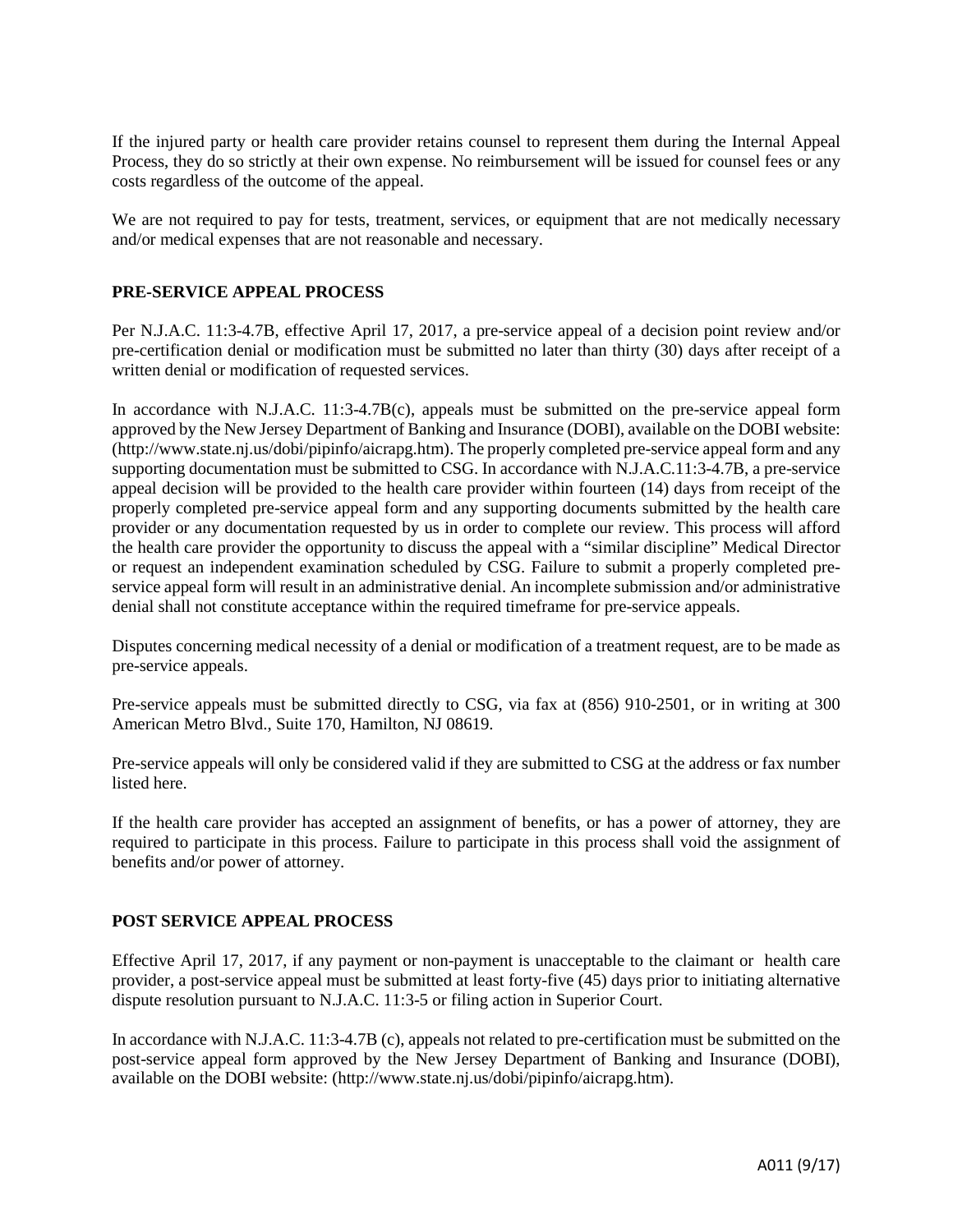In accordance with N.J.A.C.11:3-4.7B , a post-service appeal decision will be provided to the health care provider within thirty (30) days from receipt of the properly completed post-service appeal form and any supporting documents submitted by the health care provider or any documentation requested by us in order to complete our review. Failure to submit a properly completed post-service appeal form will result in an administrative denial. An incomplete submission and/or administrative denial shall not constitute acceptance within the required timeframe for post-service appeals.

The properly completed post-service appeal form and any supporting documentation, must be submitted to  $\ll$ Policy CompanyName>> via fax to (856) 642-9237, or via certified mail or another courier that provides proof of delivery to: New Jersey Appeals Administrator, <<Policy CompanyName>>, 1000 Midlantic Drive, Suite 200, Mt. Laurel, NJ 08054. Post service appeals will only be considered valid if they are submitted to the fax number or address listed here.

If the health care provider has accepted an assignment of benefits, or has a power of attorney, they are required to participate in this process. Failure to participate in this process shall void the assignment of benefits and/or power of attorney.

# **VOLUNTARY UTILIZATION PROGRAM**

In accordance with the regulations, the plan includes a voluntary utilization program for the following nonemergency goods or services:

- 1. Magnetic Resonance Imagery;
- 2. Computer Assisted Tomography;
- 3. The electro diagnostic tests listed in N.J.A.C. 11:3-4.5(b)1 through 3, except for needle EMGs, H-reflex and nerve conduction velocity (NCV) tests performed together by the treating physician;
- 4. Durable medical equipment (including orthotics and prosthetics) with a cost or monthly rental in excess of \$75.00;
- 5. Services, equipment or accommodations provided by an ambulatory surgery facility; and
- 6. Prescription drugs.

When one of the above listed services, tests or equipment is requested through the decision point review/pre-certification process, a detailed care plan evaluation letter containing the outcome of the review is sent to the injured person or his or her designee, and the requesting health care provider. The notice will include how to acquire a list of available voluntary provider networks, to obtain the medically necessary services, tests or equipment requested.

In addition to securing a list of voluntary provider networks through the process outlined in the paragraph above, visit CSG's website at [http://www.csg-inc.](http://www.csg-inc/)net/nj\_auto\_plans.htm, contact CSG by phone at (877) 258-CERT (2378), via fax at (856) 910-2501, or in writing at 300 American Metro Blvd., Suite 170, Hamilton, NJ 08619.

In accordance with N.J.A.C.11:3- 4.4(g), failure to use an approved network will result in an additional copayment not to exceed 30 percent of the eligible charge.

# **PENALTY CO-PAYMENTS**

Treatment which is not medically necessary is not reimbursable under the terms of the policy.